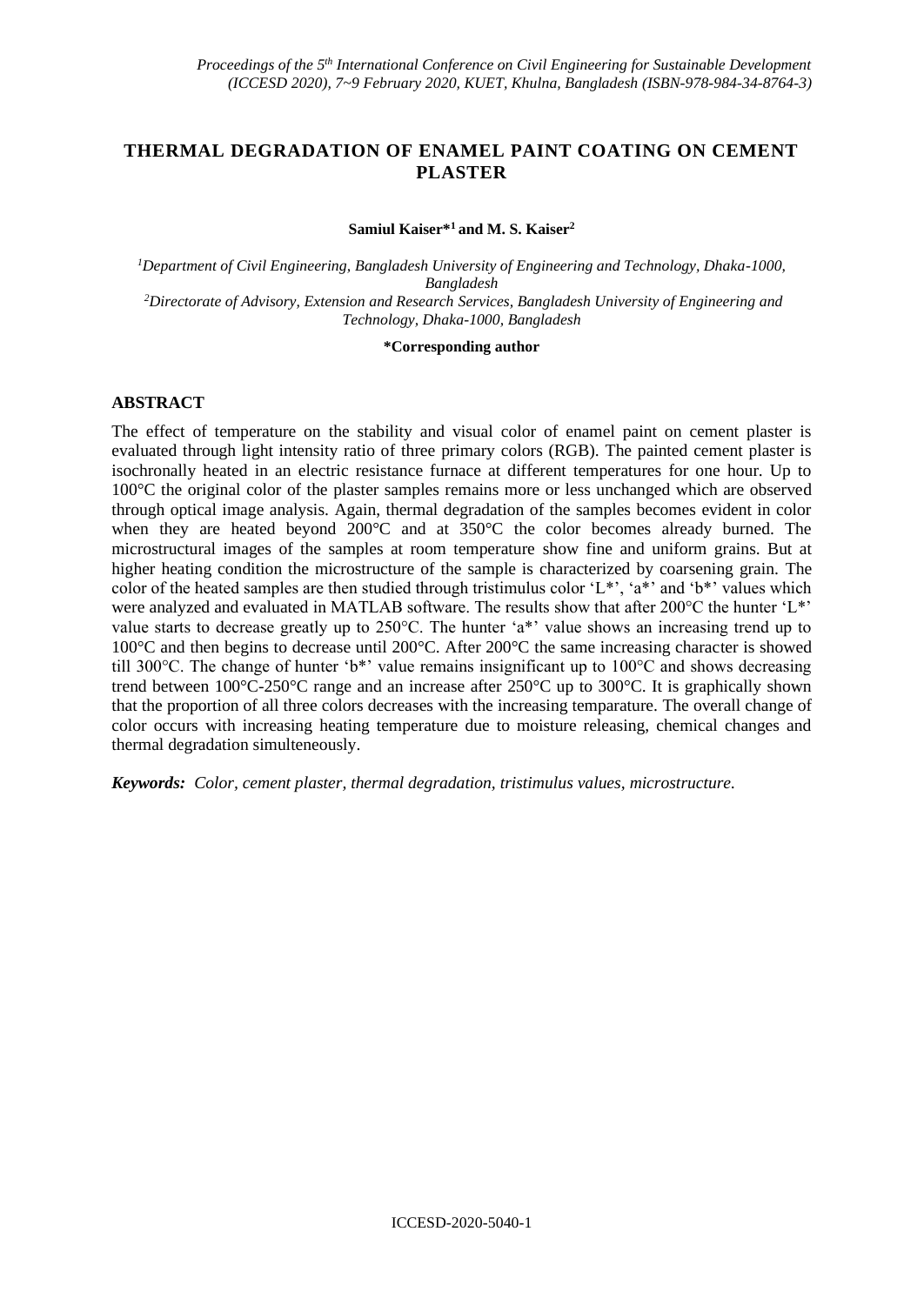*5 th International Conference on Civil Engineering for Sustainable Development (ICCESD 2020), Bangladesh*

### **1. INTRODUCTION**

Enamel paint is a type of [paint](https://en.wikipedia.org/wiki/Paint) that air-dries to a hard, usually sheeny finish, used for coating surfaces that are outdoors or otherwise subject to hard wear or variations in temperature [1, 2]. For its availability, easy application, high durability and wide range of color variations enamel paint is frequently used on plasters, concrete, woods, metals etc. There are different types of enamel paint available to serve different purposes but generally 'Floor Enamel' paint is used in case of plaster, concrete, stairs, basements, porches, patios etc. Generally, dehydrated castor oil, titanium dioxide, colophony resin ester, anti-oxidants, zinc oxide, proprietary complex driers etc. are the main components of enamel paint [3, 4]. Usually enamel paints are applied with oil or water on the surface. A basic advantage of enamel paint is that it can dry quickly in exposed environment. The final output provides a lot smoother finish with little glossiness which depends on the oil content of paint. Though oil-based enamel paint takes a longer time to dry, it provides a long-lasting finish. Thus, enamel paint coating can last for many years. It is mildew-resistant and can be frequently washed if it gets stained. Moreover, the paint coating can resist the effect of high temperature on the material surface up to a certain temperature. At higher temperature certain physical changes on the coating can be noticed more specifically the change in colors of the material. The gradual changes of color can be identified using several parameters. The 'CIELAB' color space is one of them. It expresses color as three values. Those are ' $L^*$ ', '  $a^*$  'and ' $b^*$ '.  $L^*$  indicates the lightness from black (0) to white (100). Similarly, *a\** indicates changes from green (−) to red (+), and *b\** indicates from blue (−) to yellow (+). CIELAB was designed so that the same amount of numerical change in these values corresponds to roughly the same amount of visually perceived change [5, 6].

In the present paper, the thermal degradation of enamel paint coating over cement plaster is examined using simple optical images and microstructures of the samples. The thermal degradation is analysed by detecting the change of color of the composite samples subjected to isochronal heating at temperatures ranging from 25°C (room temperature) to 350°C for a period of one hour. The potential of the method is then verified through the visual color change as well as microstructures of the samples.

## **2. METHODOLOGY**

Cement and sand are mixed into 1:3 ratios to produce the plaster samples. The dimension of plaster sample is 50 mm x 50 mm x 50 mm and six samples of same dimension are taken. All the samples are painted with white enamel paint on one particular surface. The samples are kept one day for drying. After drying the plaster samples are heated isochronally. An electric furnace is used for thermal treatment of the plaster samples. Heating is applied on different samples at room temperature (25°C) to 350°C range for one hour. Samples are tested for various physical and optical properties after coming into natural temperature.

The images of the heated samples are taken with DSLR camera for examine the visual changes. The optical micrographs of the samples are also taken with USB digital microscope for grain size analysis. The images of the samples are analysed through MATLAB software for determining the tristimulus color parameter  $L^*$ , a<sup>\*</sup> and  $b^*$  values. The changes of these values with respect to temperature changes are shown graphically. The changes in proportion of the basic color red, green and blue with respect to temperature changes are also shown graphically. Figure 1 gives an idea about the setup of the experiment carried out for this study.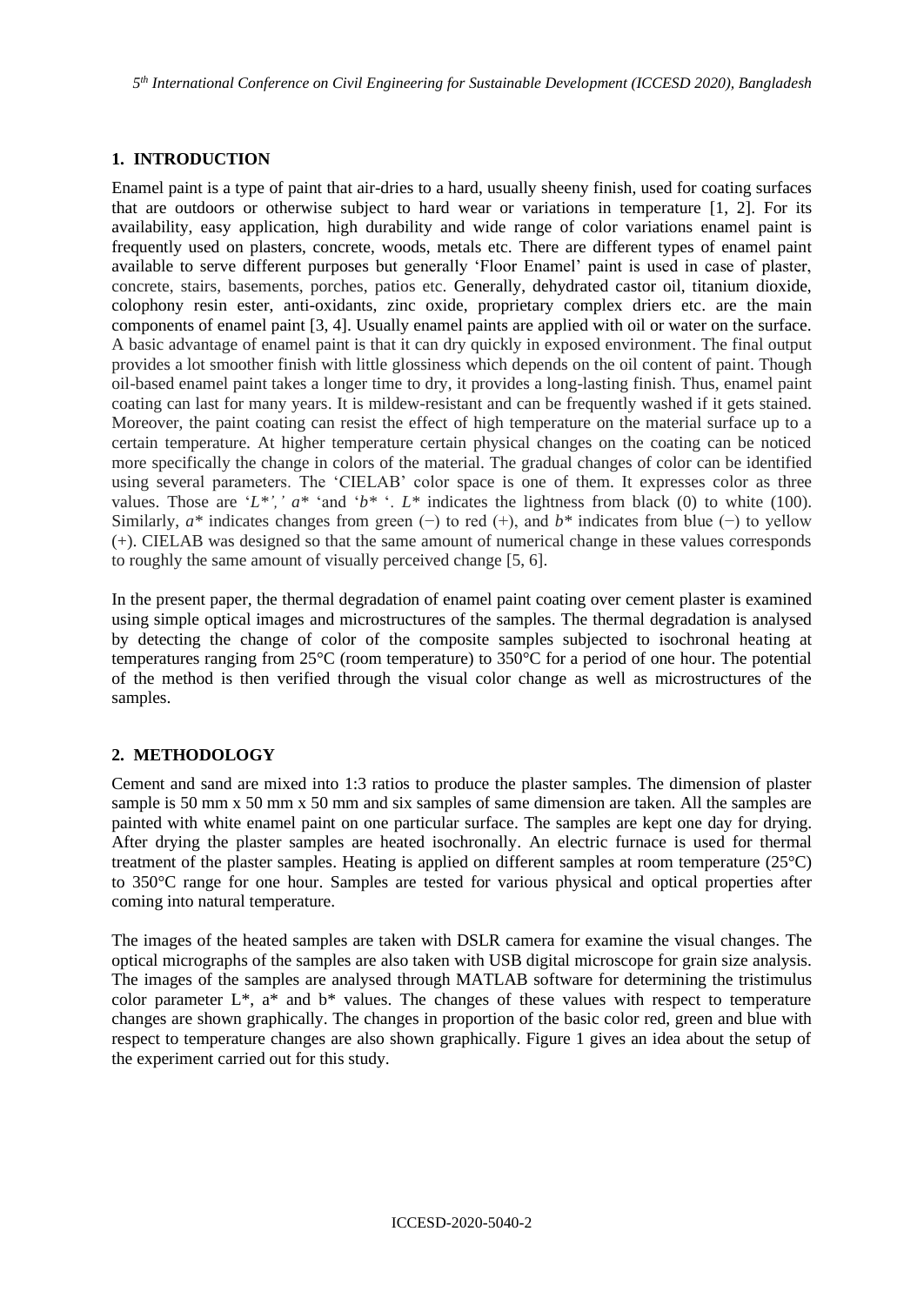*5 th International Conference on Civil Engineering for Sustainable Development (ICCESD 2020), Bangladesh*



Figure 1: Experimental setup, a) plaster samples, b) enamel painting, c) electrical furnace and d) heated samples

## **3. RESULTS AND DISCUSSIONS**

For analysing the thermal degradation of the plaster samples, all six specimens were isochronally heated at different temperatures for one hour and the corresponding optical images were recorded, which are shown in Figure 2. The images show that, the samples are thermally affected when they are heated with increasing temperature. But up to 100<sup>o</sup>C no significant change is found. After 100<sup>o</sup>C the color change is noticeable and it is because of the evaporation of water molecules from the paint. After 200°C the color has changed drastically because of the chemical change of paint ingredients [7]. Finally, at 350°C the sample got burned and the paint layer came out from the plaster.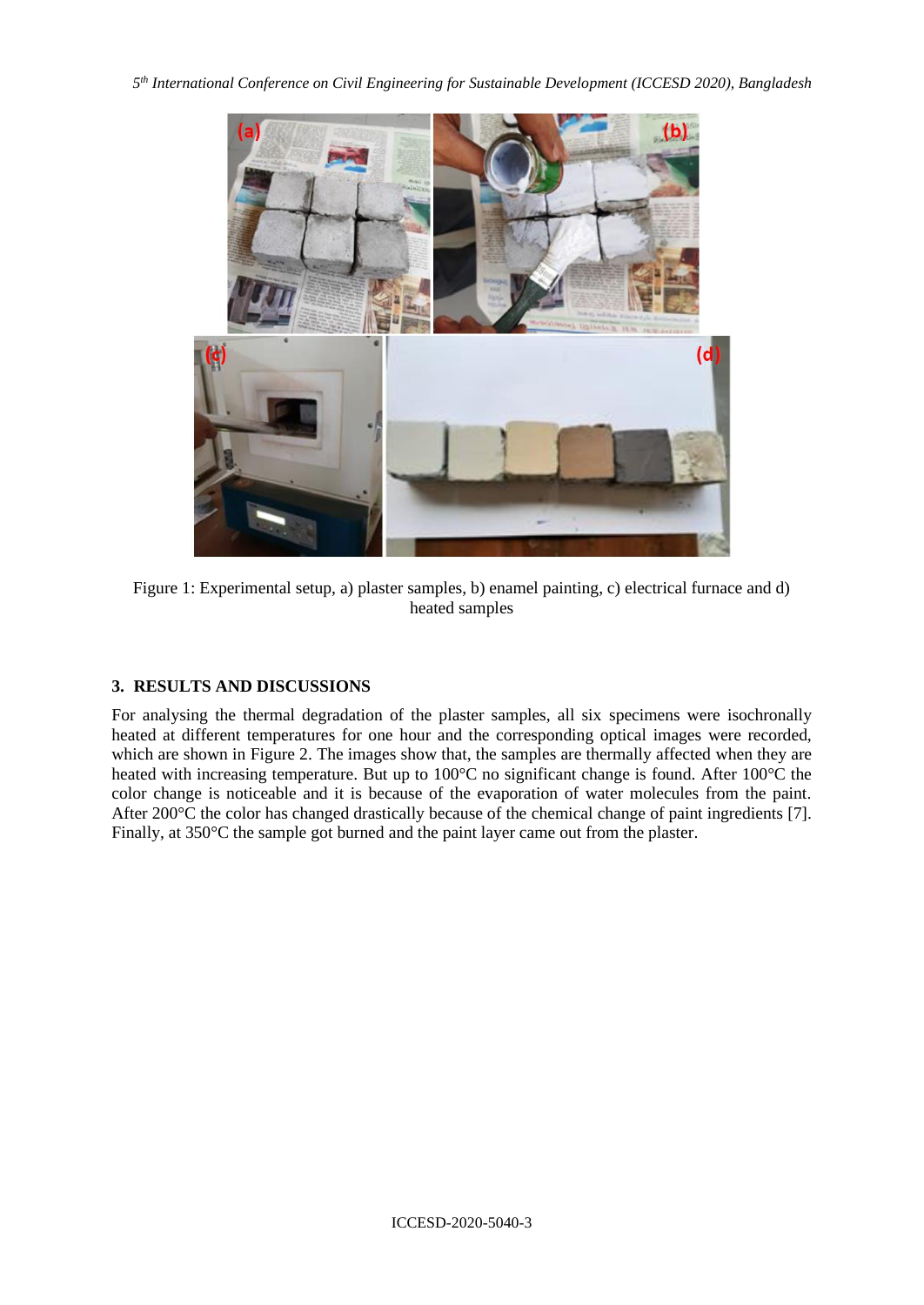*5 th International Conference on Civil Engineering for Sustainable Development (ICCESD 2020), Bangladesh*



Figure 2: Change of color of different plaster samples after heating at different temperatures for 1 hour, a) 25°C b) 100°C, c) 200°C, d) 250°C, e) 300° and f) 350°C

The microstructures of the samples are taken for grain analysis which is shown in Figure 3. The change in grain sizes also remains insignificant up to 100°C. Because of the evaporation of water molecules, the grain size becomes thicker after 100°C and changes drastically after 200°C due to the chemical change of carbonaceous materials of paint [8]. At 350°C the microstructure defines total burning structure of the coating layer.



Figure 3: Optical micrograph of color of different plaster samples heated at a) 25°C , b) 100°C, c) 200°C, d) 250°C, e) 300°C and f) 350°C for one hour.

ICCESD-2020-5040-4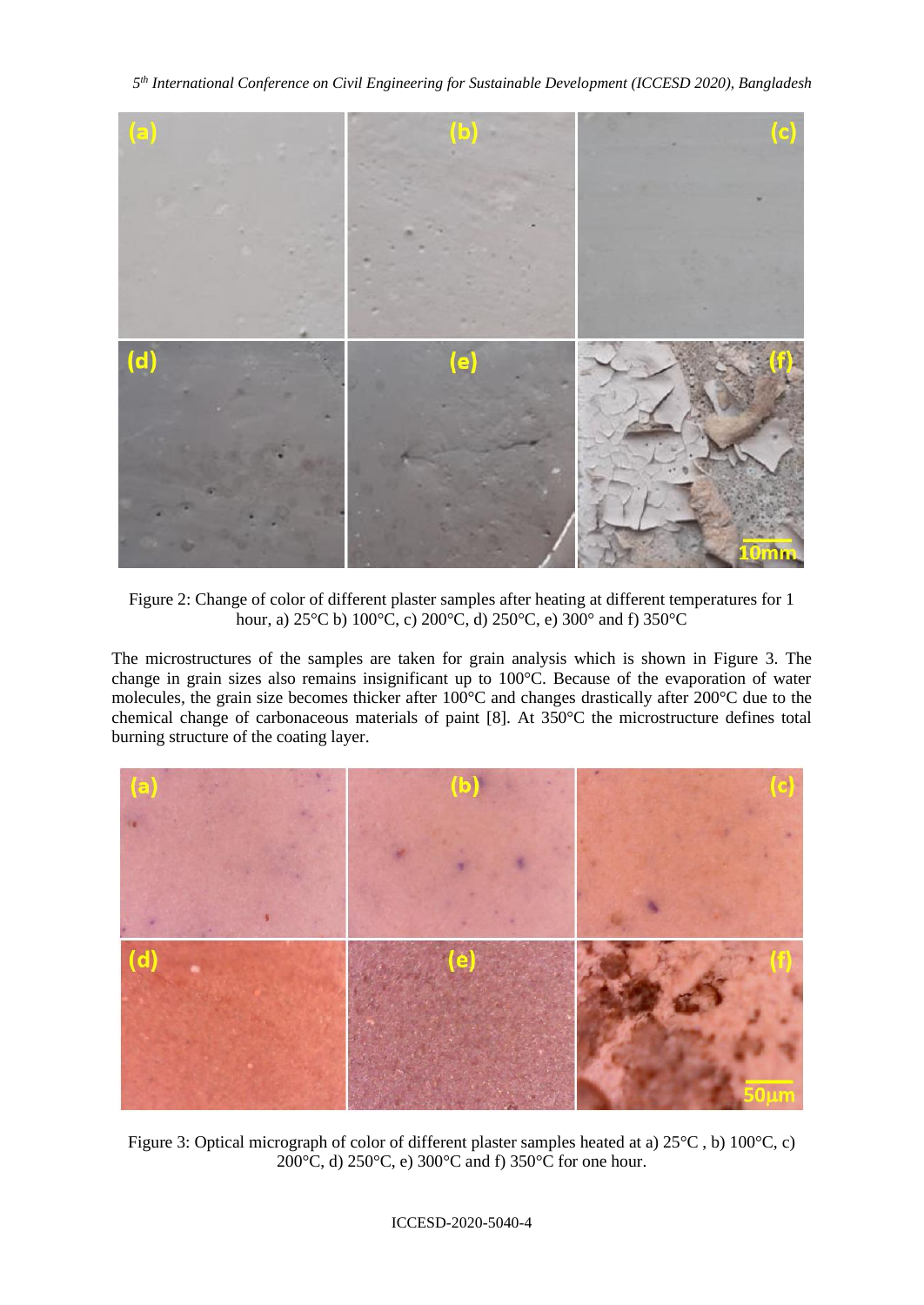The color change of the samples are examined by tristimulus colour parameter 'L\*', 'a\*' and 'b\*' values. The graphical representations of change of these values are shown in Figure 4. The 'L\*' value vs heating temperature graph shows that up to 200°C there is a small decrease in 'L\*' value. After 200 $^{\circ}$ C the value starts to decrease greatly up to 250 $^{\circ}$ C and then shows a slight increase from 250 $^{\circ}$ C to 300 $^{\circ}$ C. The 'a\*' value vs heating temperature graph indicates the increase of 'a\*' value up to 100 $^{\circ}$ C and then a significant decrease up to 200°C and then again shows an increase with a large slope till 250°C and finally with a smaller slope till 300°C. The change of 'b\*' value remains insignificant until 100°C and then shows a decreasing behaviour up to 250°C and finally increases from 250°C to 300°C range before the samples got burned. It seems to be increase in darkness by the heating effect. Because of the heating effect the color of the samples begins to get darker and so the portion of relatively darker colors like black, red and blue increases. Especially in 200°C to 250°C range the change in color becomes evident and thus the changes in 'L\*', 'a\*' and 'b\*' values have occurred with a larger slope. Here, decrease in 'L\*' value indicates increase of black portion. Similarly, the increase of 'a\*' value and decrease of 'b\*' value indicates the increase of red and blue portion respectively.



Figure 4: Change of color of plaster samples after heating at different temperatures for one hours, a)  $L^*$ , b) a\* and c)  $b^*$ 

The proportion of three basic colors (Red, Green and Blue) with respect to temperature changes are shown graphically in Figure 5. The red color proportion shows a decreasing trend with a smaller slope up to 200°C and then decreases drastically till 250°C. Finally, it shows a slight increasing trend from  $250^{\circ}$ C to 300 $^{\circ}$ C before getting burned. Similarly, the Blue and Green color proportion also show almost the same pattern. It happens because when the samples are heated the proportion of black color (black color indicates the absence of other colors) increases as the samples tend to be burned. Thus, the proportions of all three colors begin to decrease [9].

ICCESD-2020-5040-5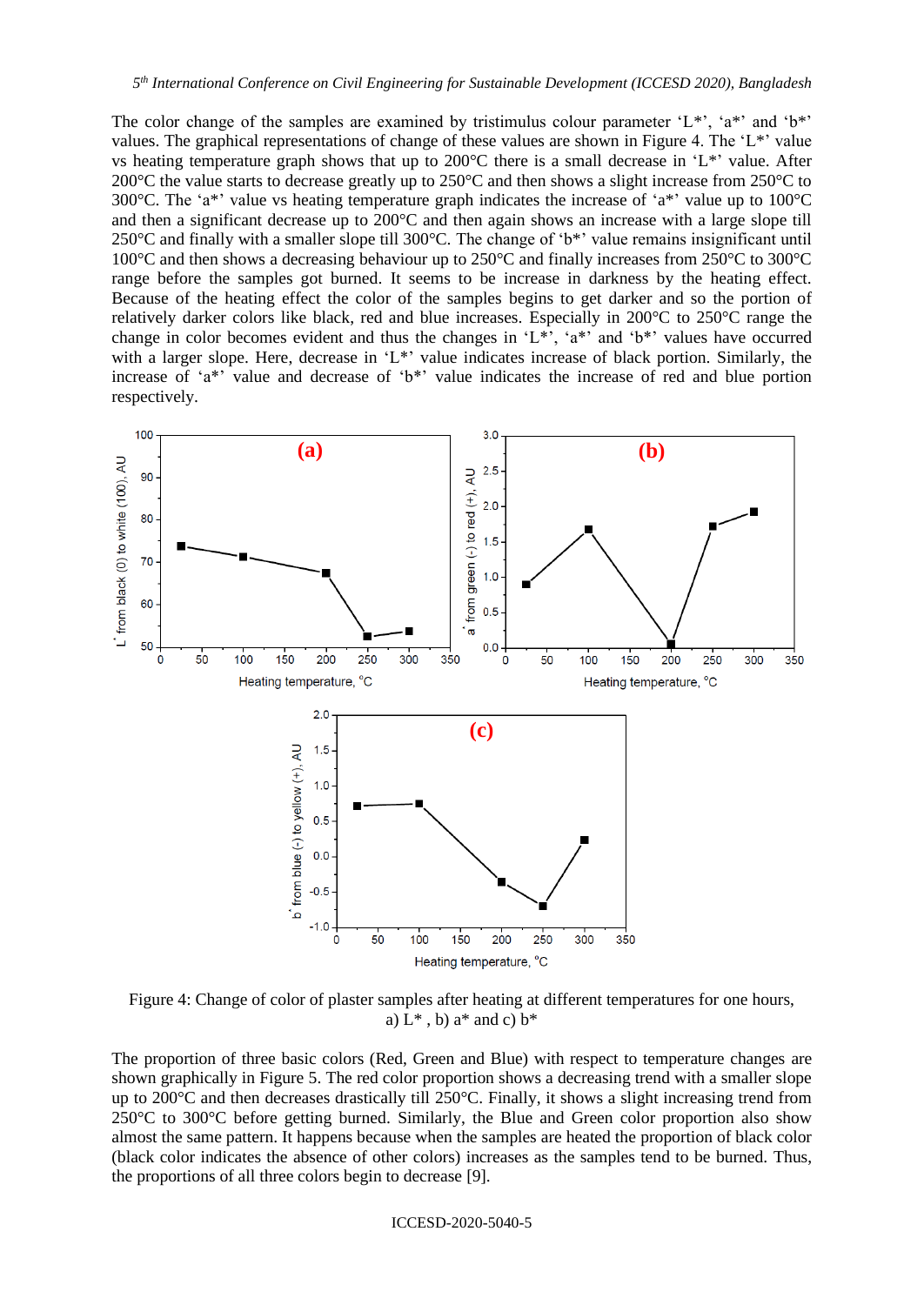

Figure 5: Change of color of plaster samples after heating at different temperatures for one hours, a) Red , b) Green and c) Blue

#### **4. CONCLUSIONS**

To achieve an approximate idea of safe temperature of enamel paint coated cement plaster in terms of heating as well as thermal degradation is the main contribution of the study. A simple visual inspection method is applied to analyse the thermal degradation of the plaster samples. Particularly, the degradation is analysed based on the change in color of the optical images of the samples taken after every thermal treatment performed at a certain interval of temperature. No significant change in color of the images is observed up to the heating performed at 100°C. It is because only after 100°C the water molecules from the painted surface begin to evaporate. After 200°C the changes become more noticeable as the carbonaceous materials of paint start to be changed chemically. When the samples are heated at 350°C the enamel coating on plaster is burned completely as reflected in corresponding colour of the sample images. The microstructure analysis also shows the coarsening of grains with increasing temperatures. Finally, the variation of tristimulus colour parameters indicates the effect of significant increase of darkness after heating beyond 200°C. The proportion of combination of three basic colors (RGB) also decreases with increasing temperatures and thus it is very much correlational with the visual examinations.

#### **ACKNOWLEDGEMENTS**

Thanks to DAERS office Bangladesh University of Engineering and Technology, Dhaka-1000, for assisting with adequate laboratory facilities.